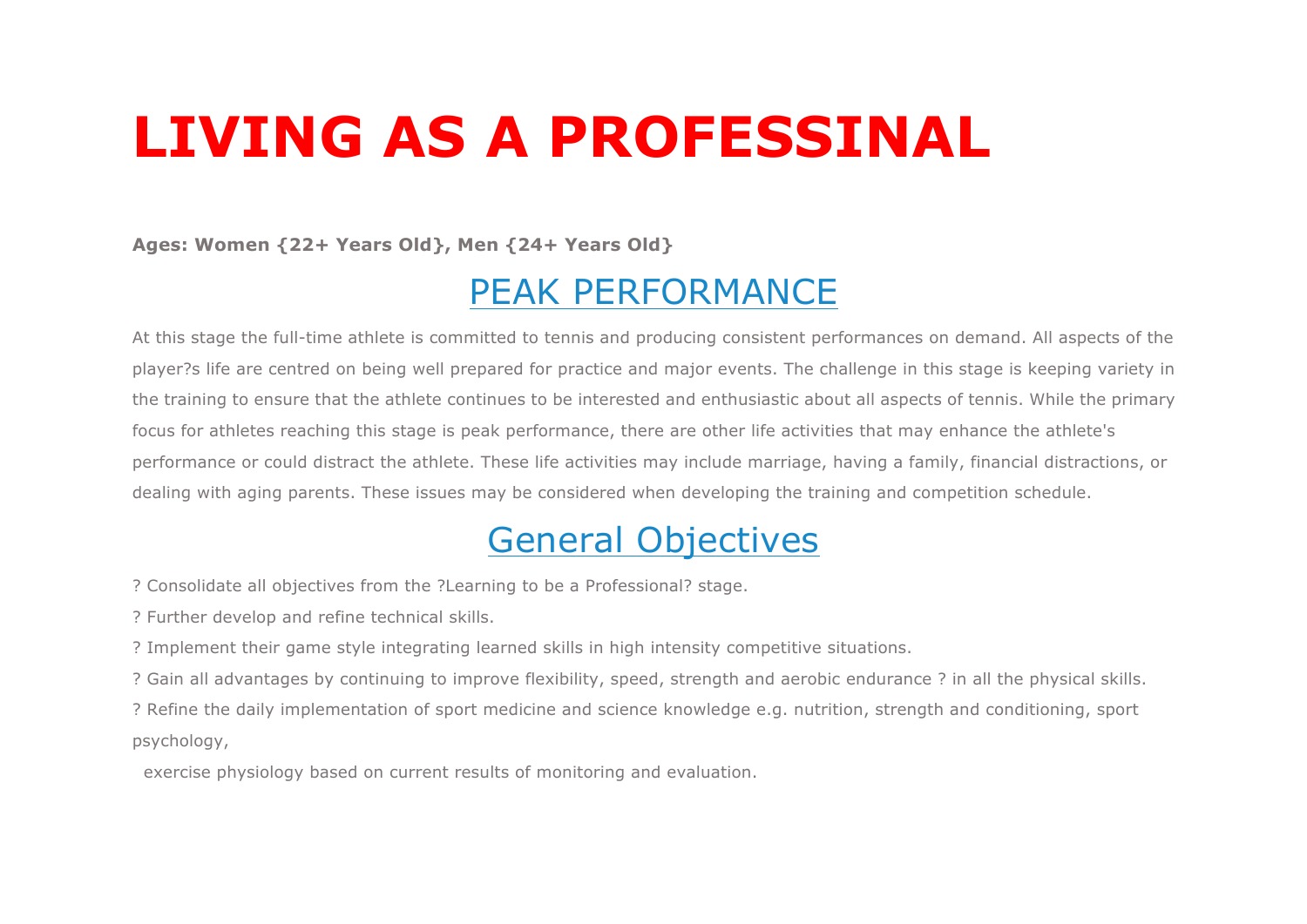? Effectively manage with the challenges of different competitive situations (surfaces, altitude, game styles, wind).

? Implement psychological routines to produce the ideal performance state.

? Maintain a positive lifestyle: no tobacco, no alcohol, no drugs.

? Ensure use of pre-habilitation routines and recovery techniques to maximize overall performance.

# Guiding Principles for Players, Coaches and Significant

### **Others**

? The development of an individualized annual plan is essential.

? The athlete should be a responsible and autonomous player being accountable for his/her performances.

? With results becoming more important, it is essential that athletes continue to focus on performance goals in competition.

? A consistent individualized quality daily training program is essential. This program must take into account international standards, the

athlete's present abilities and the player?s long term goals.

? With the training and competition environment becoming more complex and intense, the player must manage distractions to ensure solid

performances.

### Components to Focus On

| <b>WOMENPSYCHOLOGICAL</b><br><b>PHYSICAL</b> | <b>TACTICAL</b> | <b>TECHNICAL</b> |
|----------------------------------------------|-----------------|------------------|
|----------------------------------------------|-----------------|------------------|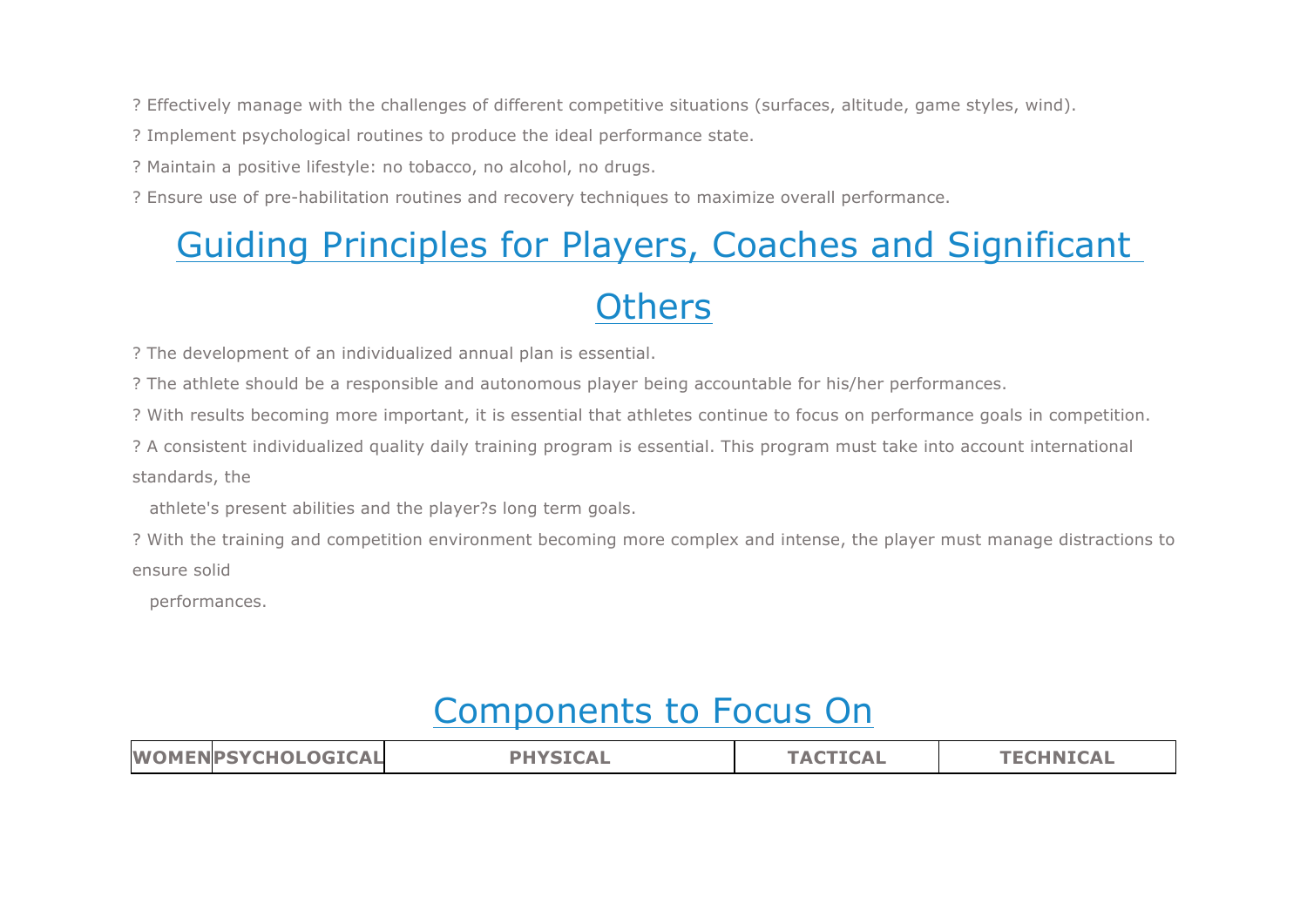| $22+$     | ? Ensuring that they  | <b>Priority 1:</b>                                                    | ? Must continue to        | ? The technical skills worked |
|-----------|-----------------------|-----------------------------------------------------------------------|---------------------------|-------------------------------|
| Years Old | have the mental       | <b>Strength</b>                                                       | evolve their game and     | on at this stage must         |
|           |                       | skills ?to deliver? at ? To maintain or further develop the strength  | bring it to a new level   | effectively support the       |
|           | this level.           | qualities, especially explosive-strength and through added variety or |                           | outlined tactical priorities. |
|           | ? Ability to          | explosive-strength endurance.                                         | improved offensive skills | Some key fundamentals         |
|           | implement those       | <b>Pre-habilitation</b>                                               |                           | include:                      |
|           | routines required to  | ? To prevent injuries (S.A.M. principle)                              |                           | ? Continued small technical   |
|           | have an ideal         | ? To strengthen deep muscles                                          |                           | refinements are evident as    |
|           | performance state.    |                                                                       |                           | players continue to develop.  |
|           | ? Have the mental     | <b>Priority 2:</b>                                                    |                           |                               |
|           | skills required to    | <b>Speed and Agility</b>                                              |                           |                               |
|           |                       | handle competitive ? To move and run fast in specific situations.     |                           |                               |
|           | stress at this level. | ? To master multi- directional movements.                             |                           |                               |
|           | ? Ensuring that there | ? To have the capacity to accelerate,                                 |                           |                               |
|           | is a good team        | decelerate and change direction quickly.                              |                           |                               |
|           | available to them     | ? Specific arm speed (serves and strokes).                            |                           |                               |
|           | (e.g. strength and    | <b>Endurance</b>                                                      |                           |                               |
|           | conditioning coach,   | To be able to achieve:                                                |                           |                               |
|           | agent, travelling     | ? Level 12?30?? (L?ger)                                               |                           |                               |
|           | coach,                | ? 3?20?? (1000m)                                                      |                           |                               |
|           | physiotherapist,      | ? 1?05?? (400m)                                                       |                           |                               |
|           | psychologist,         | ? Capacity to play 4 sets                                             |                           |                               |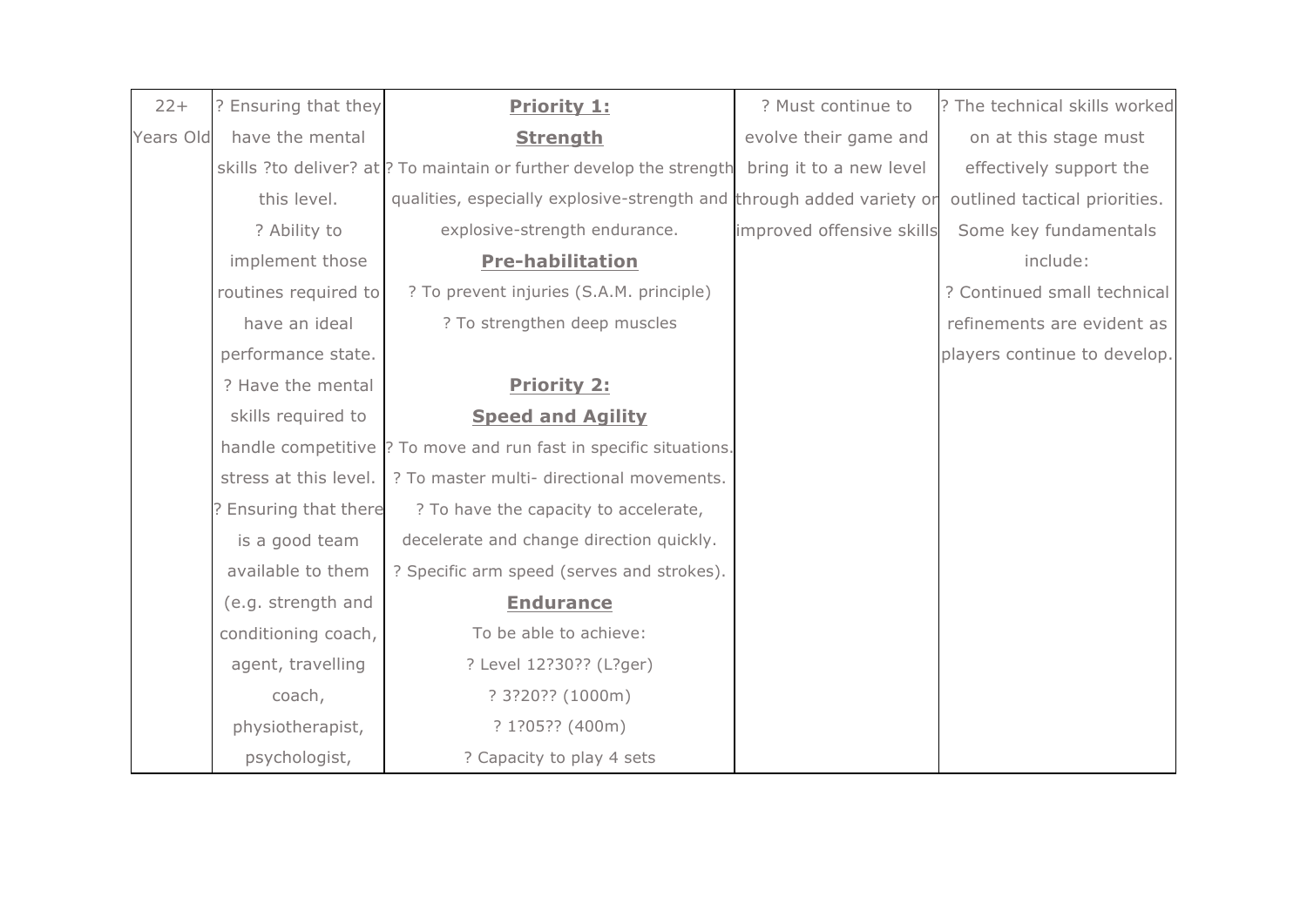| financial planner). |                                                                     |  |
|---------------------|---------------------------------------------------------------------|--|
| ? Displaying a      | <b>Priority 3:</b>                                                  |  |
| complete            | <b>Coordination skills</b>                                          |  |
|                     | commitment and  ? To take advantage of the physical qualities       |  |
|                     | focus on their tennis on court (transfer from general to specific). |  |
| performance.        | <b>Flexibility</b>                                                  |  |
|                     | ? To master the stretching techniques with                          |  |
|                     | an emphasis on shoulders and hips.                                  |  |
|                     | ? Lower and upper body dissociation.                                |  |
|                     |                                                                     |  |
|                     | <b>Note: Complex and harmonious</b>                                 |  |
|                     | blend of physical preparation and                                   |  |
|                     | tennis refinement-improvement.                                      |  |

| <b>MEN</b> | <b>PSYCHOLOGICAL</b>                   | <b>PHYSICAL</b>                      | <b>TACTICAL</b>     | <b>TECHNICAL</b>                               |
|------------|----------------------------------------|--------------------------------------|---------------------|------------------------------------------------|
| $24+$      | ? Ensuring that there is a good        | <b>Priority 1:</b>                   | ? Must continue to  | ? The technical skills                         |
|            | Years team available to them (strength | <b>Strength</b>                      | evolve their game   | worked on at this stage                        |
| Old        | and conditioning coach, agent,         | ? To maintain or further develop the |                     | and bring it to a new must effectively support |
|            | travelling coach, physiotherapist,     | strength qualities, especially       | level through added | the outlined tactical                          |
|            | psychologist, financial planning).     | explosive-strength and               | variety or improved | priorities. Some key                           |
|            | ? Ensuring appropriate annual          | explosive-strength endurance.        | offensive skills    | fundamentals include:                          |
|            | planning and recovery and              | <b>Pre-habilitation</b>              |                     | ? Continued small                              |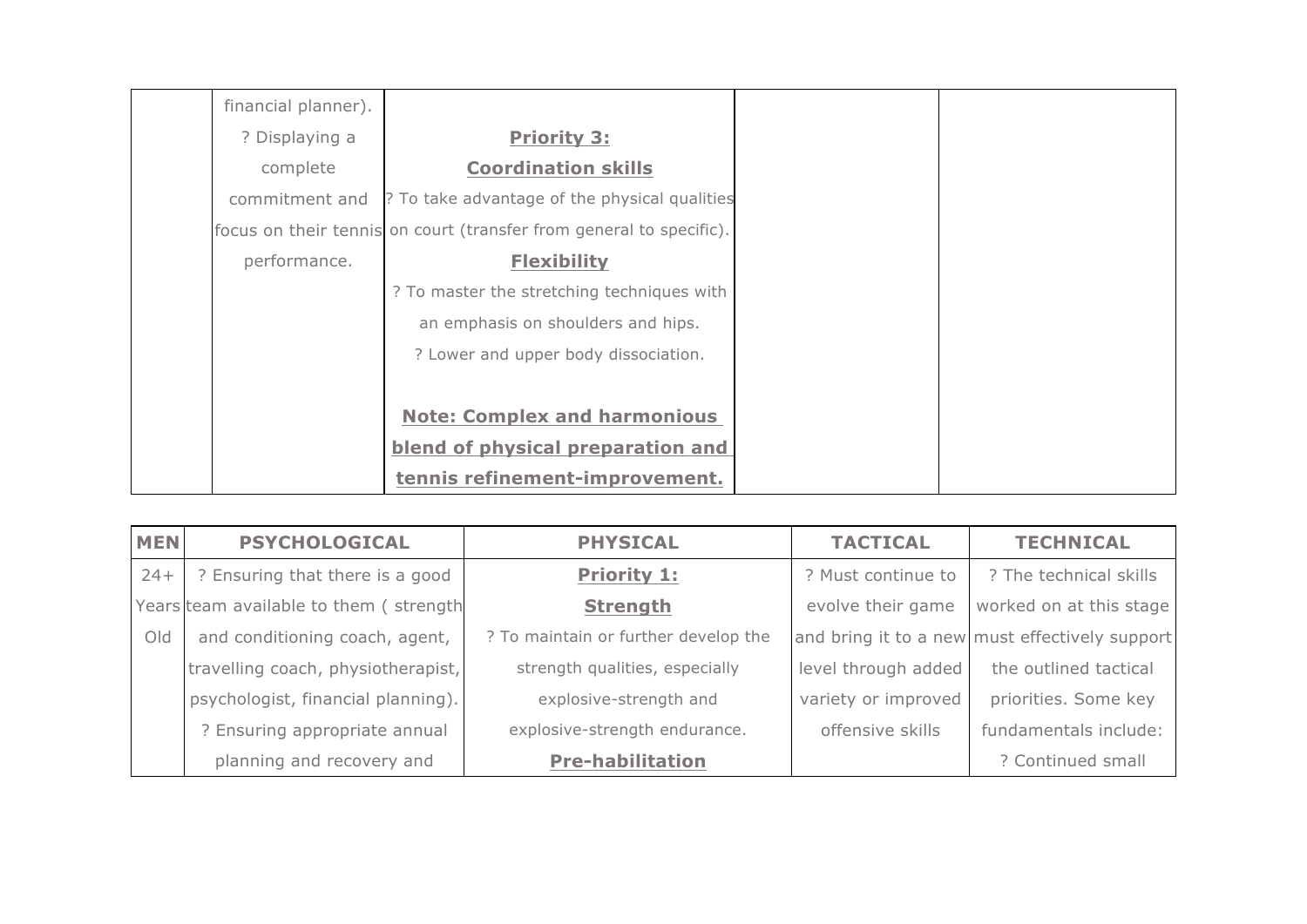| regeneration in order to maintain    | ? To prevent injuries (S.A.M. principle) | technical refinements  |
|--------------------------------------|------------------------------------------|------------------------|
| motivation and the mental fitness    | ? To strengthen deep muscles             | are evident as players |
| to compete and train.                |                                          | continue to develop.   |
| ? Displaying an ability to deal with | <b>Priority 2:</b>                       |                        |
| adversity and injury.                | <b>Speed and Agility</b>                 |                        |
| ? Ensuring that they have the        | ? To move and run fast in specific       |                        |
| mental skills ?to deliver?.          | situations.                              |                        |
| ? Displaying a complete              | ? To master multi- directional           |                        |
| commitment and focus on their        | movements.                               |                        |
| tennis performance.                  | ? To have the capacity to accelerate,    |                        |
|                                      | decelerate and change direction quickly. |                        |
|                                      | ? Specific arm speed (serves and         |                        |
|                                      | strokes).                                |                        |
|                                      | <b>Endurance</b>                         |                        |
|                                      | To be able to achieve:                   |                        |
|                                      | ? Level 12?30?? (L?ger)                  |                        |
|                                      | ? 3?20?? (1000m)                         |                        |
|                                      | ? 1?05?? (400m)                          |                        |
|                                      | ? Capacity to play 4 sets                |                        |
|                                      |                                          |                        |
|                                      | <b>Priority 3:</b>                       |                        |
|                                      | <b>Coordination skills</b>               |                        |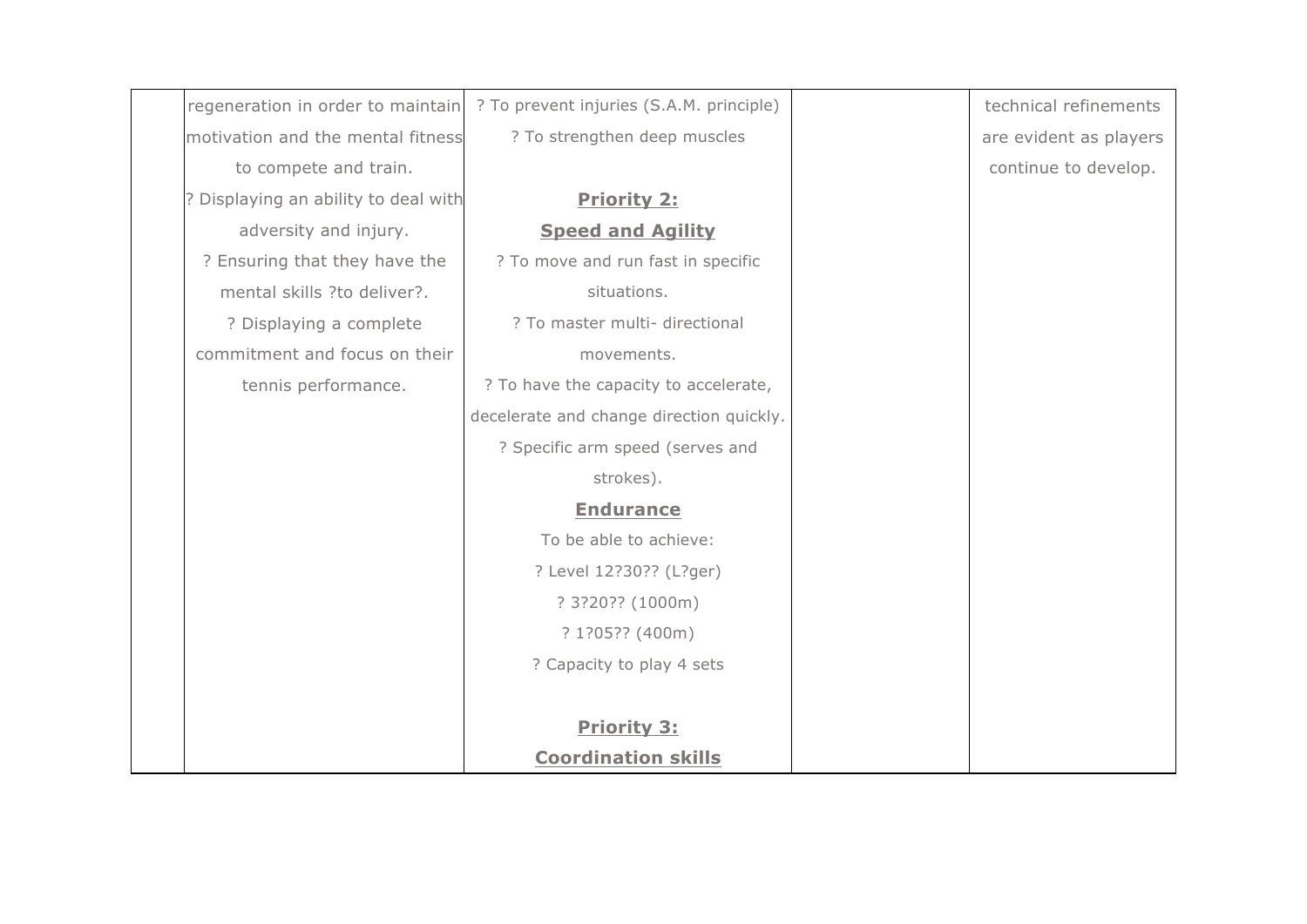| ? To take advantage of the physical       |  |
|-------------------------------------------|--|
| qualities on court (transfer from general |  |
| to specific).                             |  |
| <b>Flexibility</b>                        |  |
| ? To master the stretching techniques     |  |
| with an emphasis on shoulders and hips.   |  |
| ? Lower and upper body dissociation.      |  |
|                                           |  |
| <b>Note: Complex and harmonious</b>       |  |
| blend of physical preparation             |  |
| and tennis                                |  |
| refinement-improvement.                   |  |

# TRAINING/COMPETITION GUIDELINES ? WOMEN

|   |              | <b>COMPETITION</b> |              |              | <b>TRAINING</b>                |           |               |                                         |    |                      |
|---|--------------|--------------------|--------------|--------------|--------------------------------|-----------|---------------|-----------------------------------------|----|----------------------|
|   |              |                    |              | # of         |                                | Physic    |               |                                         |    |                      |
|   |              | # of               |              | matches per  |                                | <b>al</b> | <b>Tennis</b> |                                         |    | <b>Rest and</b>      |
|   | $ AGE $ + of | tourname           |              | year         | <b>Types of Traini Trainin</b> |           |               | <b>Other</b>                            |    | Total # ofRegenerati |
| S | Peak         | nts per            |              |              | Competiting (At                |           | $\mathbf{q}$  | Matches (practices/Lea hours/weon weeks |    |                      |
|   | S            | year               | <b>Singl</b> | <b>Doubl</b> | <b>on</b>                      | the       | $\ln s/w$     | gues, etc.)/yr                          | ek | per year             |
|   |              |                    | es           | es           |                                | end of    | $k$ ]         |                                         |    |                      |
|   |              |                    |              |              |                                | stage)    |               |                                         |    |                      |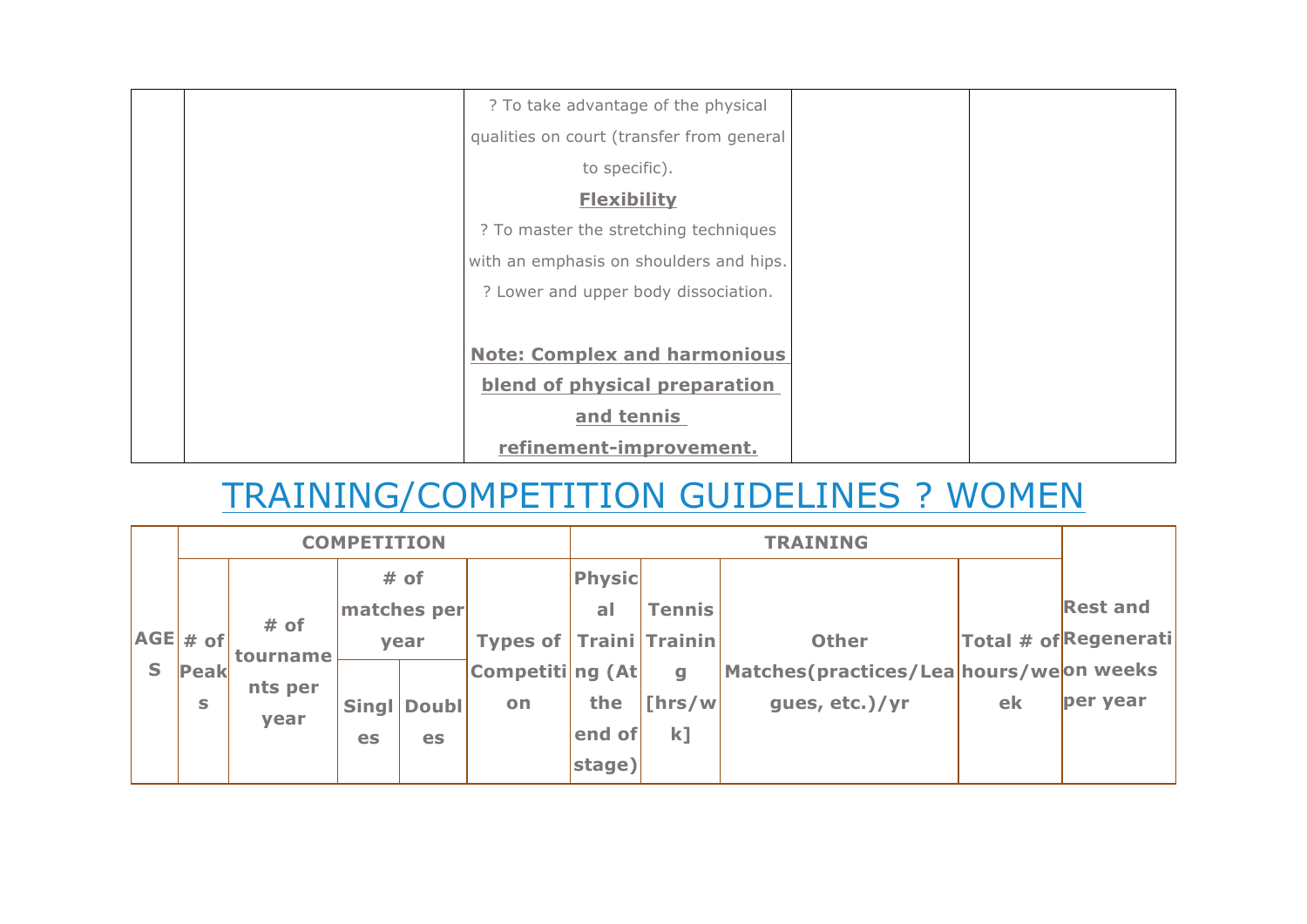|        | up to           |           |                  |       | <b>WTA Tour</b>                |            |    |     |    |           |
|--------|-----------------|-----------|------------------|-------|--------------------------------|------------|----|-----|----|-----------|
|        | 6(4)<br>Grand   |           | $66 - 78$<br>3:1 |       | <b>Grand</b>                   |            |    |     |    |           |
| $ 22+$ | Slams           | $22 - 26$ | win-los          | 44-56 | <b>Slams</b><br><b>Fed Cup</b> | $6***-10*$ | 22 | N/A | 24 | 4-6 weeks |
|        | $+$ Fed<br>Cup) |           | s ratio          |       | <b>Olympics</b>                |            |    |     |    |           |

**\* When physical is the priority \*\* When tennis is the priority**

# TRAINING/COMPETITION GUIDELINES ? MEN

|              | <b>COMPETITION</b> |           |              |              |                      | <b>TRAINING</b> |                  |                                        |    |                      |
|--------------|--------------------|-----------|--------------|--------------|----------------------|-----------------|------------------|----------------------------------------|----|----------------------|
|              |                    |           |              | # of         |                      | <b>Physic</b>   |                  |                                        |    |                      |
|              |                    | # of      |              | matches per  |                      | <b>al</b>       | <b>Tennis</b>    |                                        |    | <b>Rest and</b>      |
|              | $ AGE $ # of       |           |              | year         | Types of $ $         |                 | Traini Trainin   | <b>Other</b>                           |    | Total # ofRegenerati |
| $\mathsf{S}$ | Peak               | tourname  |              |              | Competiting (At      |                 | $\mathbf{g}$     | Matches(practices/Lea hours/weon weeks |    |                      |
|              | S                  | nts per   | <b>Singl</b> | <b>Doubl</b> | on                   | the             | $\lfloor$ [hrs/w | gues, etc.)/yr                         | ek | per year             |
|              |                    | year      | es           | <b>es</b>    |                      | end of          | $k$ ]            |                                        |    |                      |
|              |                    |           |              |              |                      | stage)          |                  |                                        |    |                      |
|              | up to              |           | $40 - 50$    |              | <b>ATP Tour</b>      |                 |                  |                                        |    |                      |
| $ 24+$       | 6(4)               | $20 - 25$ | (2:1)        | 50           | Davis Cup $6***-10*$ |                 | $18 - 20$        | N/A                                    | 24 | 5-6 weeks            |
|              | Grand              |           | ratio)       |              | <b>Olympics</b>      |                 |                  |                                        |    |                      |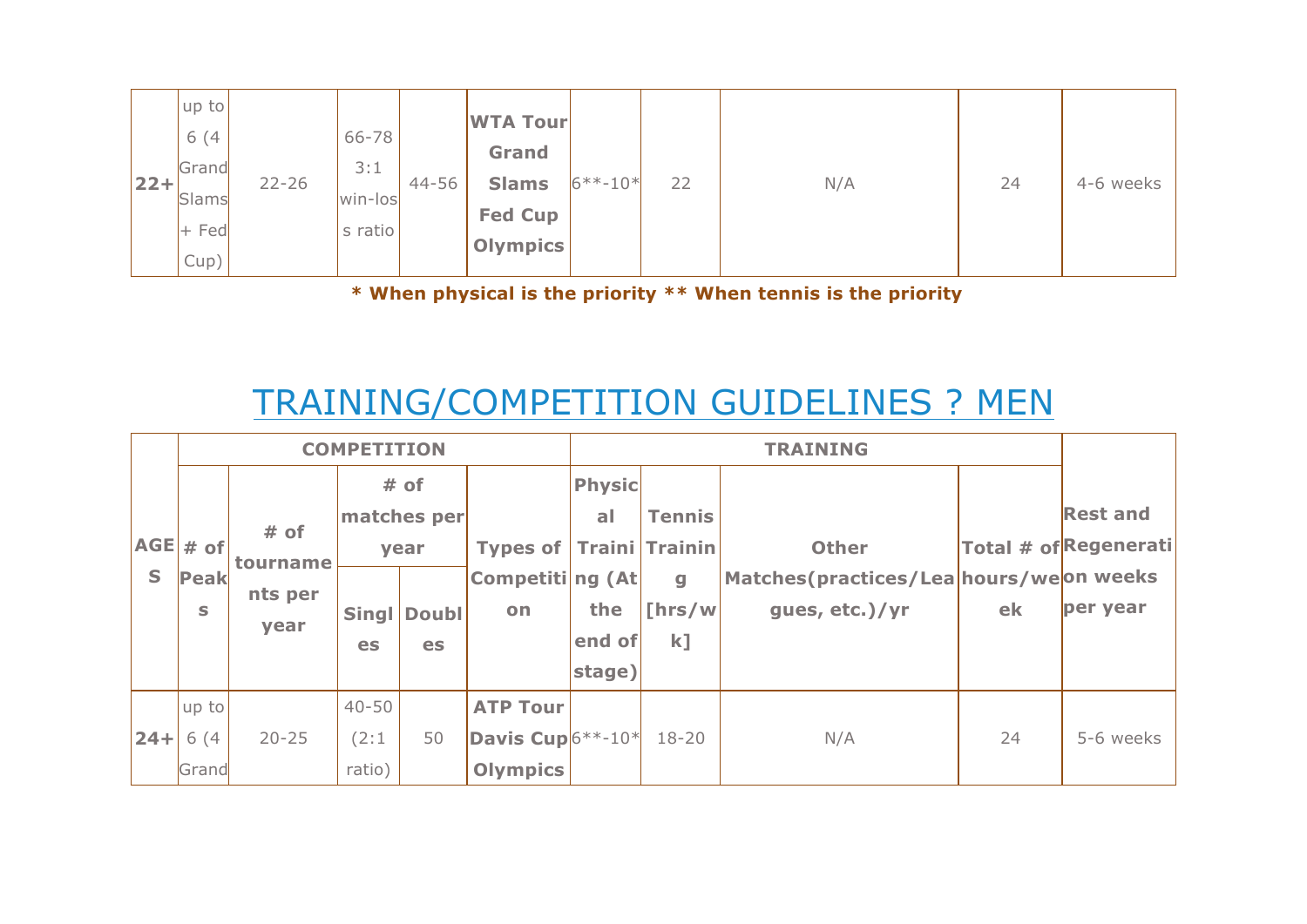| Slams |  |  |  |  |  |
|-------|--|--|--|--|--|
| -     |  |  |  |  |  |
| Davis |  |  |  |  |  |
| Cup   |  |  |  |  |  |

#### **\* When physical is the priority \*\* When tennis is the priority**

#### **The mission of the player ...**

? Be a 24/7 athlete and therefore, be 100% at training and competition.

? Manage any distractions that may interfere with training, competition and recovery.

? Communicate with coach on training, competition and recovery issues.

? Be an ambassador of your provincial/national associations and the sport of tennis while in Canada and abroad.

? Include variety/balance in your life during downtime, such as pursuing a hobby and keeping in touch with friends.

? As a professional player, who represents Tennis Canada, it is important that you become aware of your

responsibilities with respect to community, corporate and media affairs and look to extend your services in

these areas services whenever possible.

#### **The mission of the coach ...**

? Model all aspects of training and performance to help the athlete reach the podium at major international events. ? Pursue professional development that includes new learning about technical, tactical, recovery and competition preparation information and appropriate training for the ?living as a professional? stage.